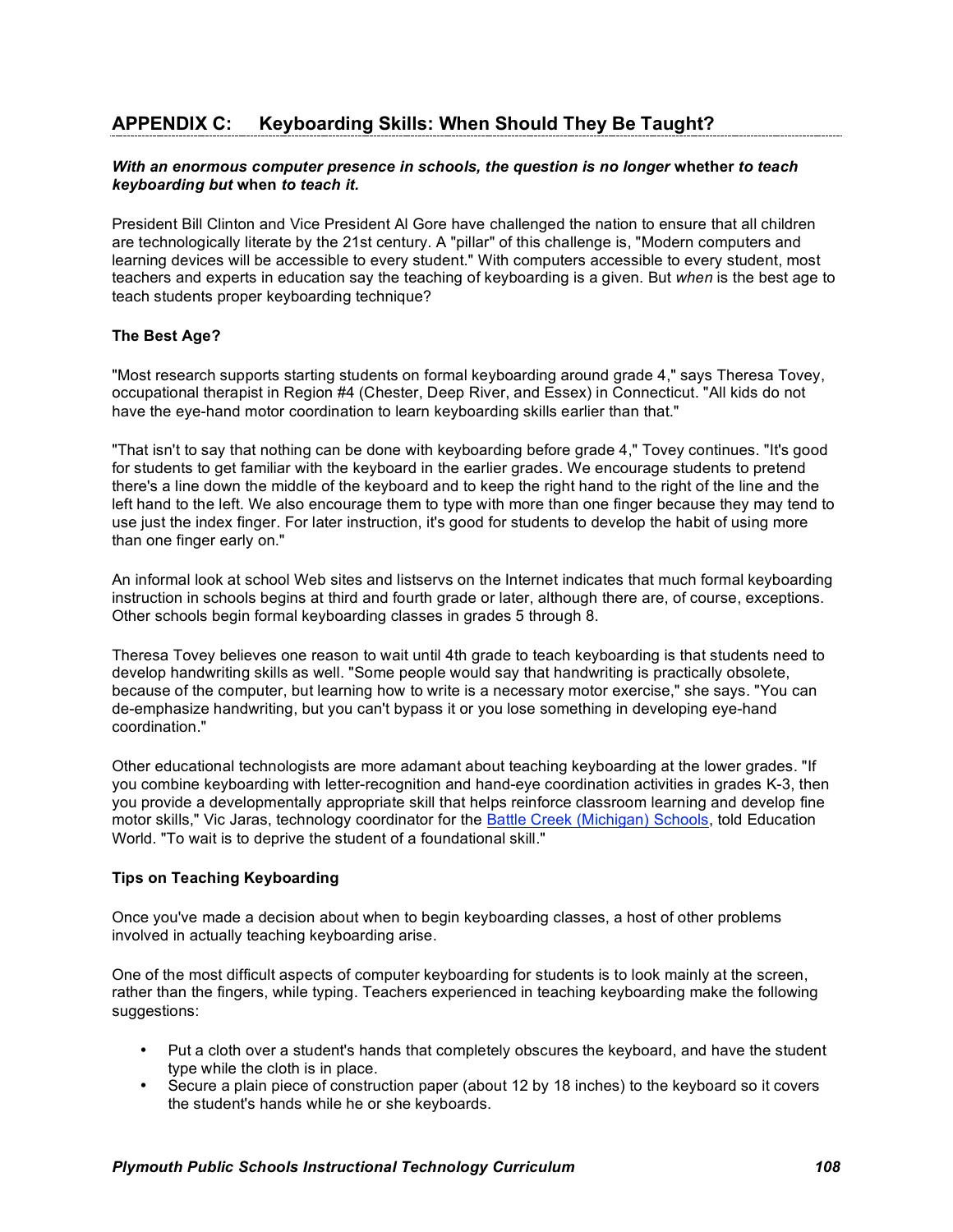Another aspect of teaching keyboarding that can be even more problematic than the mechanics is the grading of student performance. A teacher from a school in which formal keyboarding instruction begins in 5th grade says keyboard practice is graded on accuracy, speed, and "the four:" sitting up; having feet in front, on the floor; looking up more than down; and using the home row keys.

In this class, a speed of less than 15 words per minute on a timed test would earn a C, because that is the speed of normal handwriting. Typically, 25 to 30 words per minute or more earns an A, assuming that accuracy is high and "the four" have been performed.

Other teachers use a more highly specific approach to grading. "I teach a two-semester course for 9th graders in keyboarding and the Internet," says Diane Boyle, a teacher at Ygacio Valley High School in Concord, California. "The grade is based on timed tests, participation, technique, and their assignments on the Internet." Technique is graded according to a checklist worth 20 points:

- eyes on copy 4 points<br>• arms at sides and still
- arms at sides and still 2 points
- wrists straight 2 points
- sitting up straight 2 points
- typing without pausing 2 points
- sitting centered at j key, feet flat on the floor a hand-width apart 4 points
- hitting return key with little finger without looking 2 points
- keeping fingers on the home row 2 points

Students are rated on each item on the checklist, and then scored. From 18 to 20 points earns an A, 16 to 17 points earns a B, and so on. Grading systems like this, teachers maintain, enable students to focus on specific keyboarding skills and to know where they stand in relation to skill development.

Other teachers use a formula to determine students' grades. For example, a middle school student who keyboards 25 words per minute with 90 percent accuracy earns an A.

Virtually all teachers and administrators whose Internet material was reviewed advise emphasizing accuracy over speed.

"Have fun with keyboarding," is the advice many teachers give their colleagues. Here are some ways one teacher suggests to inject a little fun into a keyboarding class:

- Turn off the lights in the classroom; students get a kick out of the glow from the computers.
- Turn off monitors and have students type for three minutes; have students compare their results, just for fun.
- Have students type a sentence or series of words backwards.

None of these lighthearted approaches should be graded, but students should be encouraged to maintain as much accuracy as possible in their keyboarding.

#### **A Point To Ponder:**

According to some in the computer field, voice-recognition systems will someday replace the need for keyboards. *So, are keyboarding skills essential*? they wonder. Others argue that such systems are a long way off and that schools, which tend to lag technologically behind business, will not have computers equipped with voice-recognition systems for a long time.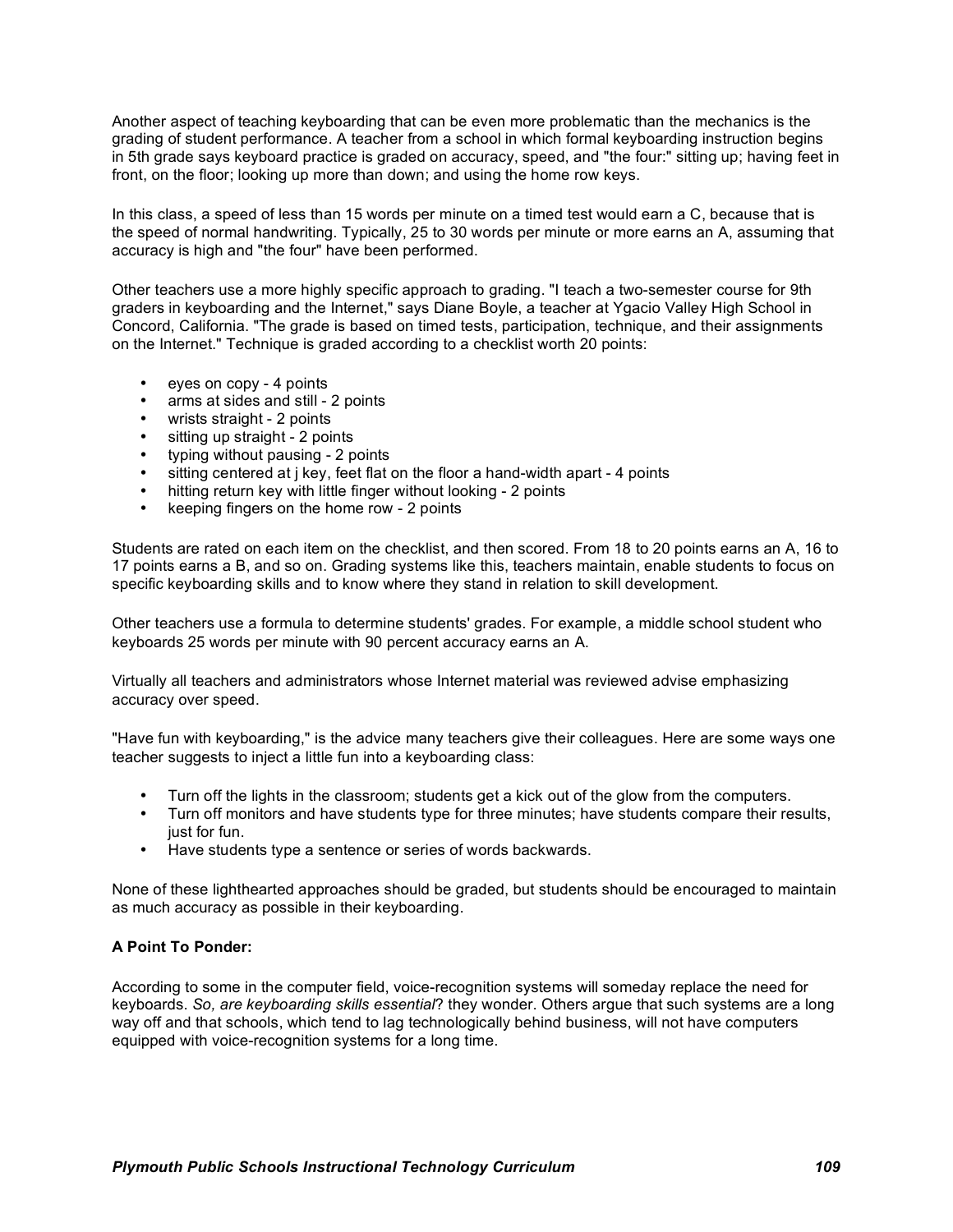Article by Gary Hopkins Education World® Editor-in-Chief Copyright © 1998 Education World

### **Related Resources**

- "Introducing Early Keyboarding Skills: Who, What, Where, and How?," *Business Education Forum*, October 1996. This article discusses introducing keyboarding at an early age.
- *Elementary/Middle School Keyboarding Strategies Guide*, National Business Education Association, Reston, VA. The topics in this guide are wide-ranging, covering different strategies, including teaching special needs students. Price: \$24 (nonmembers); \$12 (members). Telephone 703-860-8300 or FAX 703-620-4483.

### **Internet Links to Keyboarding Information**

- Elspeth Sladden @ The Learning Studio Elspeth Sladden writes eloquently about her work with "children who have a special need for the computer, whether their difficulty lies in language processing or with non-verbal aspects of learning..."
- Reviews: Keyboarding Software Two samples of keyboarding software, one for grades K-3 and another for grades 3-adult, are reviewed.
- New Keyboard Opens the World of Computers to Young Children For those interested in having preschool children learn about computers, a product called My First Keyboard may be a solution.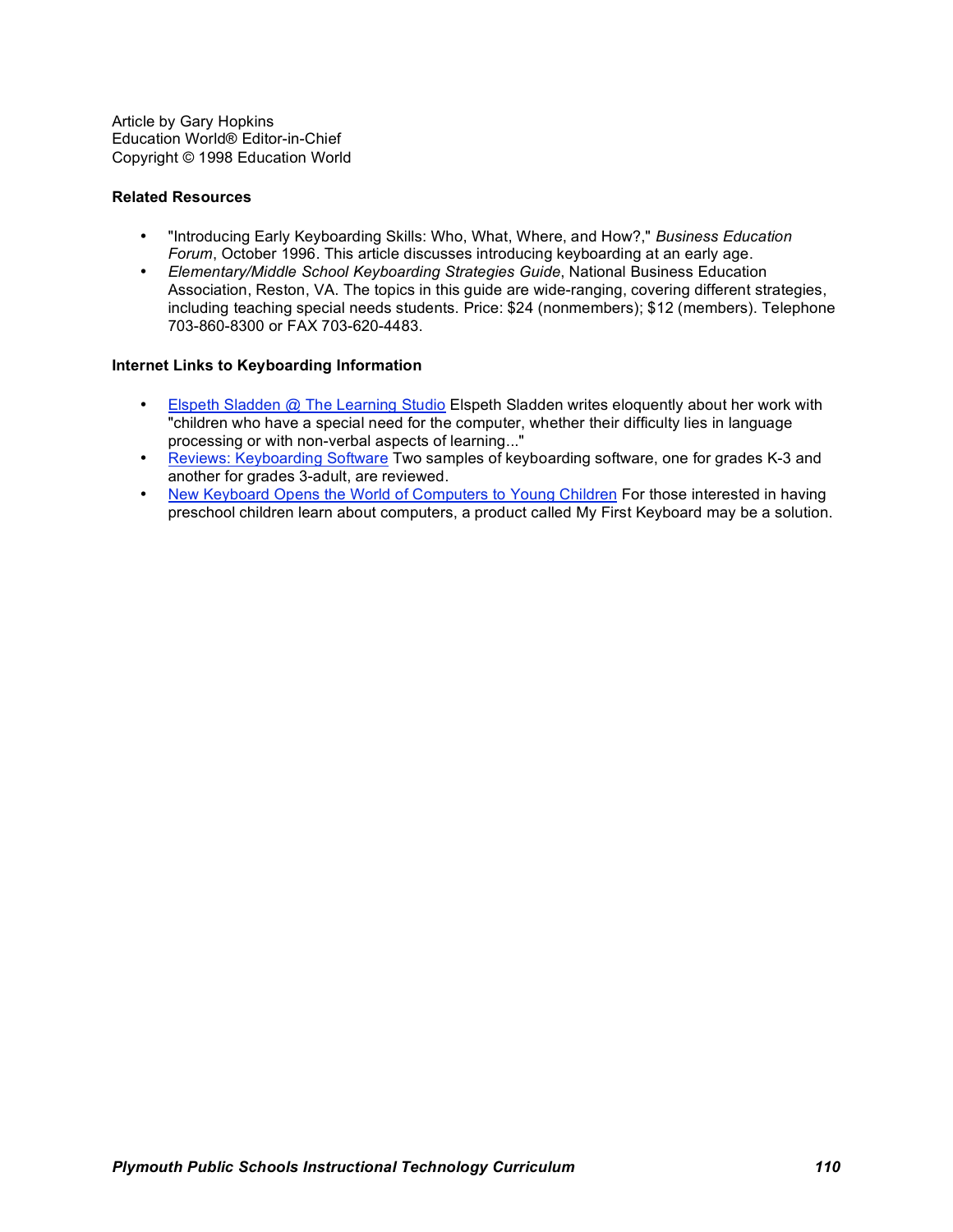**"Many teachers think it takes nothing to teach keyboarding, but they are wrong," said teacher Carla Cruzan. "Can anyone teach a science or math course?" Are you a classroom teacher who is also the keyboarding instructor? Then discover in this article everything you need to know to make keyboarding instruction a success! Included: Tips and online resources for teaching keyboarding!**

Once upon a time (not so very long ago), many high school students took a course called typing. The course was probably taught by a business ed teacher trained in the best method of teaching students to type quickly, accurately, and with correct technique. Few students -- with the possible exception of those aspiring to business school -- paid any more attention than was absolutely necessary to pass the course. Consequently, the hunt-and-peck method appears to be the technique of choice for many adults today.

Times have changed. Schools can no longer prepare students for the workplace of the future without providing them with skills necessary for using computers competently. One of those necessary skills is, of course, keyboarding.

Unfortunately, as schools have concentrated on teaching students how to use computers to obtain and produce information, they have paid little attention to teaching them how to type on the keyboard quickly, accurately, and with correct technique. In addition, some unforeseen questions have arisen. If we need to teach keyboarding -- and we do -- when do we teach it and who should teach it?

### **Your Youngest Students**

"What I am seeing now," computer science teacher Carla Cruzan told Education World, "is that there is no getting around the problem of young children being placed in front of keyboards. There is no longer an ideal time for formal instruction because younger and younger children are imitating older siblings and parents by wanting to work with computers, and more software is being developed just for them," explained Cruzan, a teacher at Southwest High School in Minneapolis.

"At some point, it simply becomes a matter of children being too young in their physical development to receive formal instruction," added Cruzan. "Remember that, in the earlier years, students are developing their larger muscle groups. Later, when they begin to develop the small muscle groups, they learn to print, write cursively, cut with scissors, and so on. I understand that pre-K children are using computers. My concern is that they are not yet developmentally ready for touch typing and will develop bad habits which will be hard to break."

# **When to Begin?**

So how young is too young? "In our district, keyboarding skills are taught in the middle school in fifth and sixth grade as part of the computer rotation," where technology facilitator Jenn Marie told Education World. "Formal keyboarding is not taught in the elementary building. Instead, the children use computers and various productivity programs, and in their use of these programs, from first grade on, the hunt-andpeck method is used.

"In first grade," Marie added, "the children may start by typing their name -- letters they know very well and now need to find in the strange land of QWERTY. Children are encouraged to use two hands -- to use the left hand for the letters on the left and the right hand for the letters on the right. The keyboard is really not designed for accurate use of typing skills by young hands, however. By middle school, the children have the pinkie reach needed."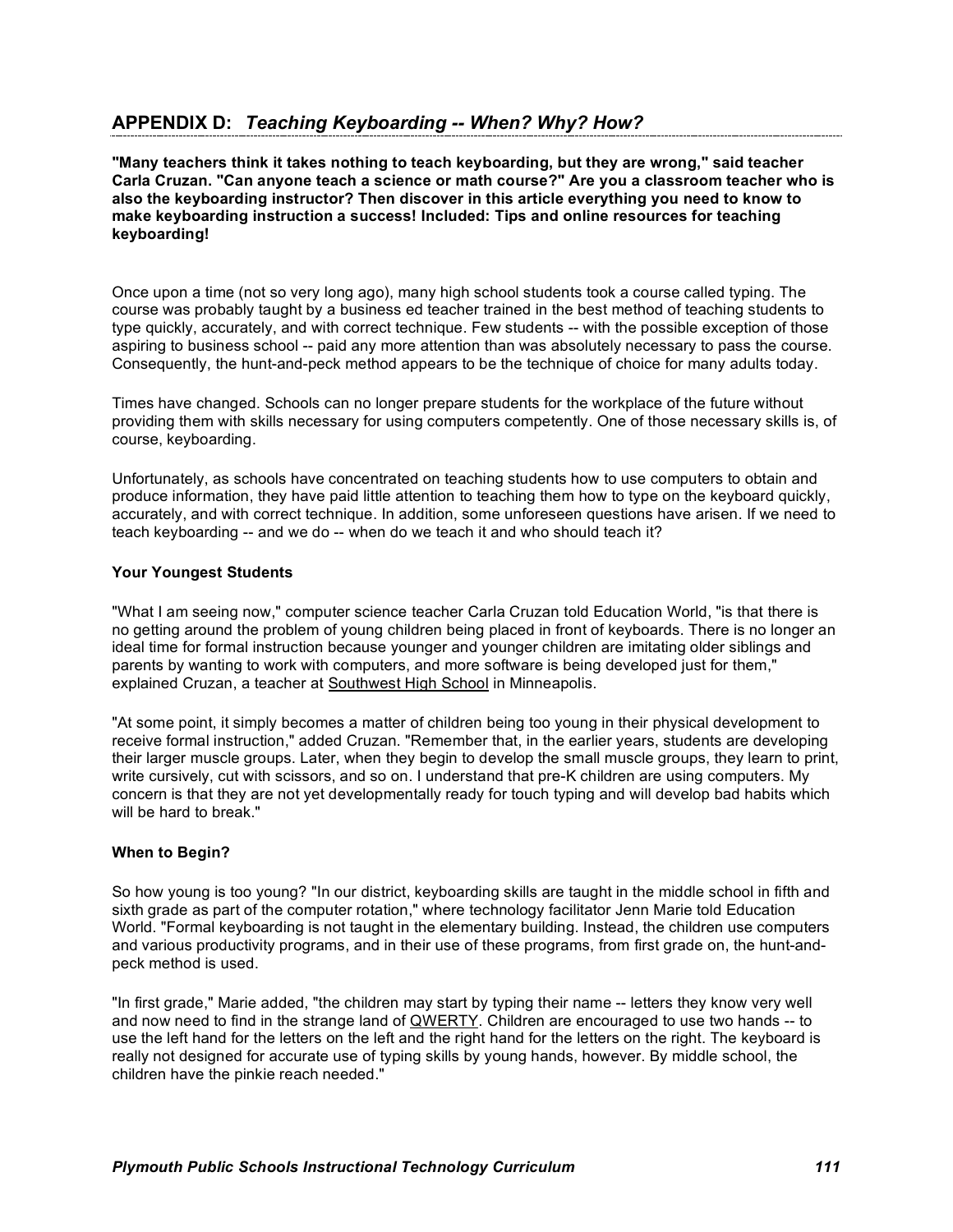Laurie Patterson, a technology integration specialist at Lakeview School in Tyngsborough, Massachusetts, taught keyboarding for 12 years at Detroit Country Day School in Bloomfield Hills, Michigan. "I did formal keyboarding instruction in third grade; in fourth and fifth grade, students were expected to have their hands on home row keys with proper form when they typed any of their assignments," Patterson told Education World. "I did do a four-week review of keyboarding for the fourth graders, but beyond that, instructional time was not used for the skill and drill of learning the QWERTY layout of the keyboard. Instead, children were provided with meaningful activities to complete on the computer. This type of real-life practice and encouragement from teachers to use two hands helps children become competent typists.

"To me, it makes more sense to practice typing by actually typing reports, stories, poems, and so on," Patterson told Education World. "It's just like drilling math facts. You might teach addition facts in second grade and even drill them into the students each day. But by the time they get to third grade, you are no longer drilling students on addition facts. They are expected to know those facts and use them during math. The same is true for keyboarding. Students should learn the proper form (with drill) in third grade; they should be expected to be able to use those skills in fourth and fifth grade."

# **Who Should Teach Keyboarding?**

"We've had a full-time elementary keyboarding teacher in our district for close to 15 years," Craig Nansen, technology coordinator for Minot (North Dakota) Public Schools told Education World. "We did a lot of research before implementing that plan. At that time, [we brought in an expert in the field] to help us implement our elementary keyboarding program."

That expert "made a believer out of me," Nansen said. "I used to think anyone could teach keyboarding. He showed us that a lot of research had gone into the order of introducing the keys to develop motor skill memory. Most software programs and elementary teachers ignore this research and introduce the keys in a manner that allows them to spell words or play games. I cringe during these discussions but keep my mouth shut and my keyboard keys still."

"Most K-8 teachers have no vocational certification in teaching keyboarding," agreed Carla Cruzan, "and students need feedback. The software responds to the key pushed. It doesn't know which finger the student used to push it. The real key to keyboarding is technique, and the theory for this pedagogy is in the realm of teachers certified to teach the subject.

"Many teachers think it takes nothing to teach keyboarding," Cruzan noted, "but they are wrong. Can anyone teach a science or math course? It's the same with keyboarding. Keyboarding is an important psychomotor skill that all students need to learn, but that fact is not being recognized. You have no idea how hard it is to untrain students coming to us at the high school level with poor technique. As a result, many students will never be good at composing straight to the computer because they can't take their eyes off the keyboard and keep them on the monitor or text! I understand that in some states, vocational certification is changing to K-12. That is a very good thing!"

# **What If You Are the Keyboarding Teacher?**

What if your school isn't lucky enough to have an elementary keyboarding instructor? What's a classroom teacher to do?

"In our elementary keyboarding classroom," Craig Nansen told Education World, "we have a sign that lists the top ten goals of keyboarding instruction:

- 1. Technique
- 2. Technique
- 3. Technique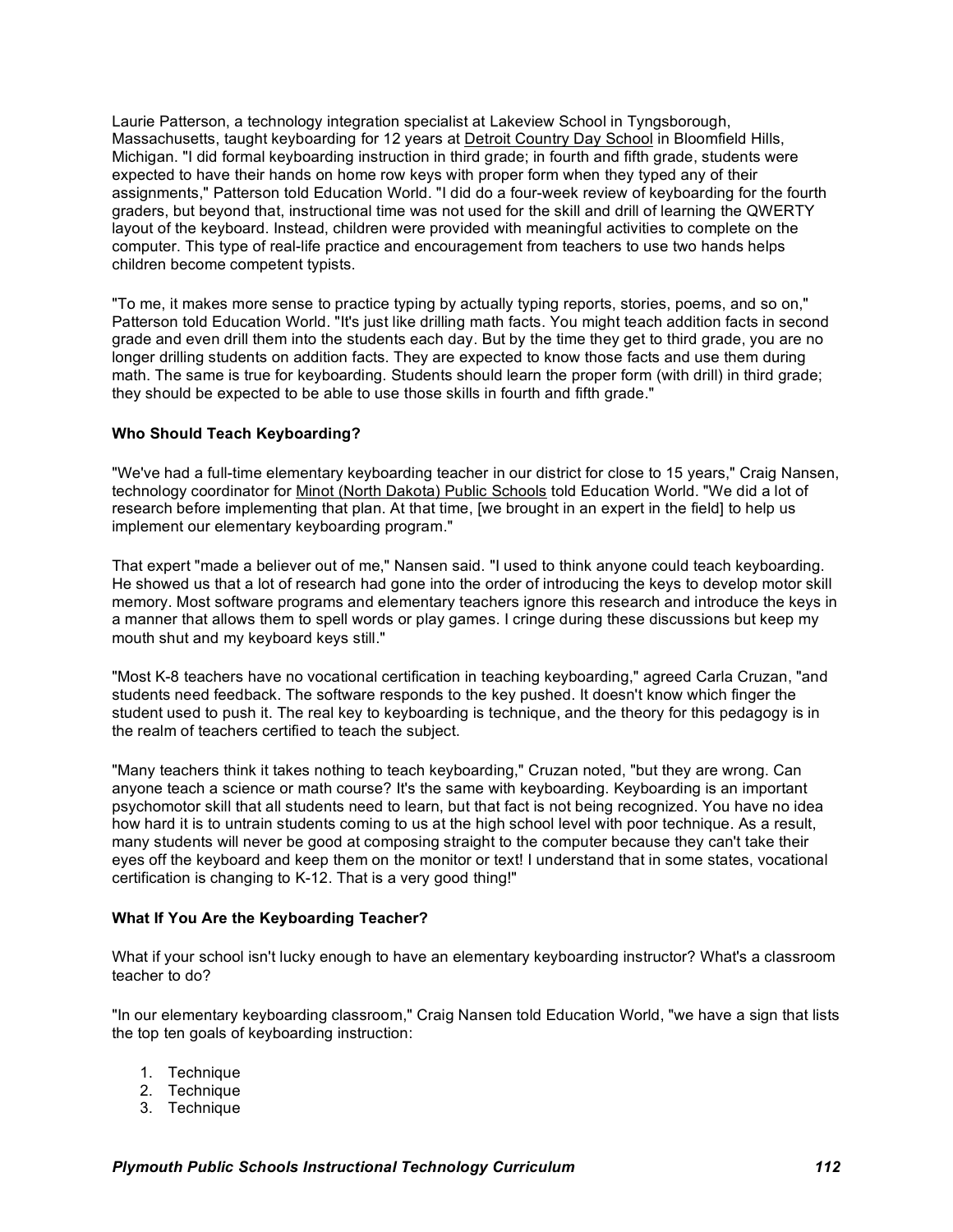- 4. Technique
- 5. Technique
- 6. Technique
- 7. Technique
- 8. Technique
- 9. Accuracy
- 10. Speed

"Keyboarding is a motor skill," Nansen noted. "It is a matter of training fingers to respond correctly and quickly to press the correct key -- kind of like in athletics where you keep doing it over and over again until it becomes habit.

"Years of research have been done on the correct way to teach these skills," Nansen added. "This research found the drills dealing with key combinations not only to develop these motor skills the quickest way but also to develop those skills so they won't be lost. There is a reason for those fff fif ifi jij drills."

"My emphasis is on proper form not speed," agreed Laurie Patterson. "Let me explain what I mean when I say proper form. My students are expected to have their hands on home row keys, to use the proper finger for each letter, to have their wrists flat and their thumbs on the space bar. And they are expected to know where the keys are without looking. Often I cover the keys so they can't look. I monitor them, watch them closely, and model for them constantly.

"I set a goal of three words per minute for third graders and around seven for fourth and fifth graders," said Patterson. "I lower it or raise it depending on the success of the individual student.

"My emphasis is not on speed," added Patterson. "I don't want to frustrate students by raising the speed beyond what they can manage, forcing them to have to look at the keys in order to be successful."

"If you put pressures on students at this age to attain speed and accuracy, I think you will be doing kids a big disservice," said Carla Cruzan. "Speed is not what is most important. Most important is correct technique. With correct keying, speed will come automatically with time and use. Accuracy will come automatically by letting up on the speed. Emphasize correct technique only at these ages."

#### **Where Do You Begin?**

"When we begin to study a physical skill, we must concentrate upon it," Lauren Eve Pomerantz, programs coordinator at the California Space & Science Center, told Education World. "Then the information is stored in the neocortex, the center of our conscious thought. As we perfect our skill through physical drill, whether it be piano scales or ballet barre exercises or DeNealian drill sheets or karate katas, the information is moved into deeper areas of the brain that bypass conscious thought.

"The true measure of the typist or keyboardist is that he or she no longer thinks, 'I must press my fourth finger on my left hand without moving up or down,' but thinks 's' and the finger responds automatically," Pomerantz added.

"Look at how anything complex is taught," Pomerantz pointed out. "We take words and break them into phonemes to teach reading. We take dance and break it into sequences of steps to learn ballet. We take music and break it into scales to learn to play an instrument. Knitters make squares in a pattern until they are ready to incorporate it into a project.

"In typing, first you learn where the keys are and how to stroke firmly and rhythmically," Pomerantz continued. "Then you learn to combine letters into words. Along the way, you learn certain common patterns. Not very long after beginning, when kids are still thinking about the letters that make up each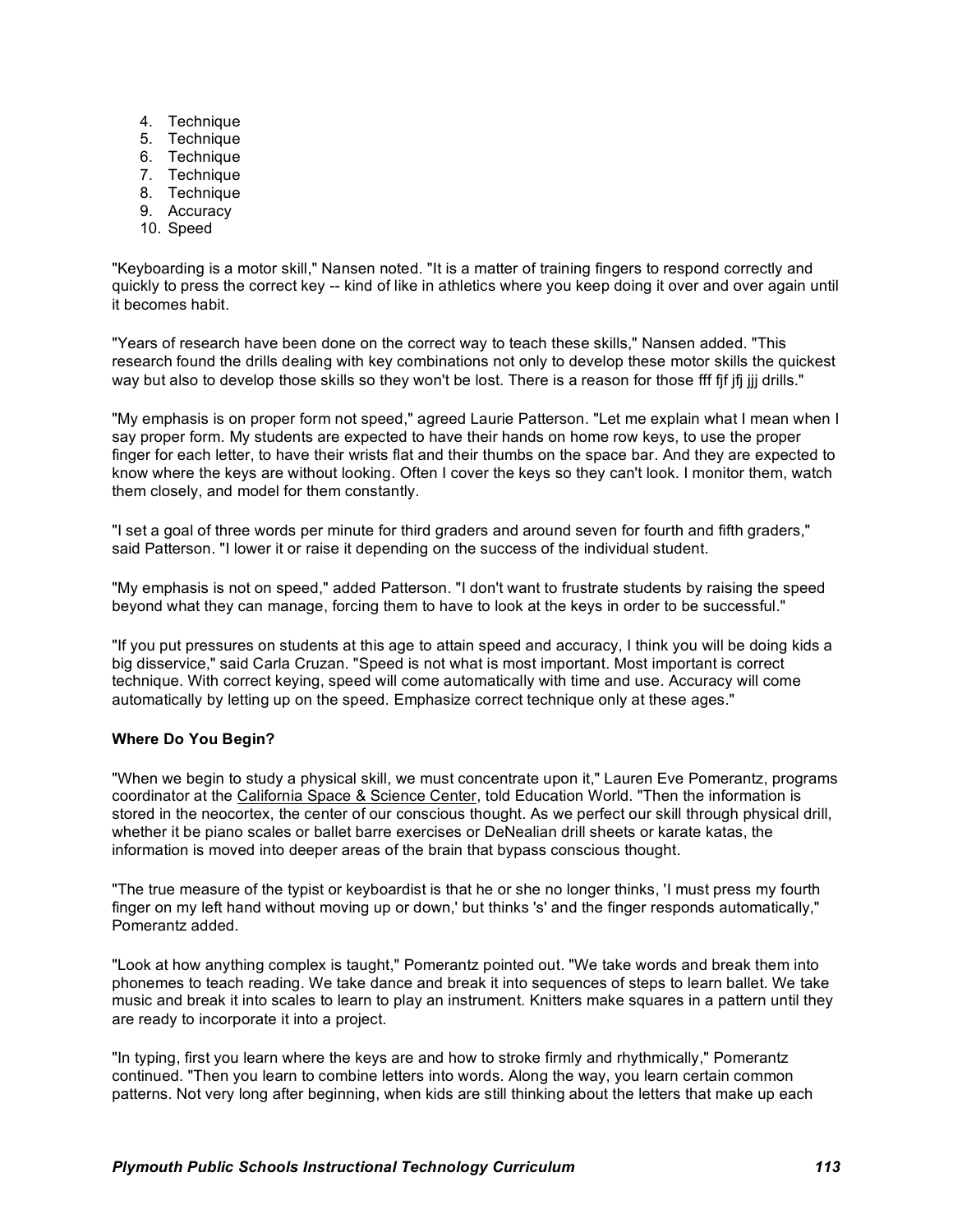word, they can type such words as *the* and *and* because drills make them repeat those commonly used sequences.

"I would suggest that if you type words with meaning while learning to type, you are thinking about two things, the meaning and the motions," Pomerantz said. "This interferes with learning. Imagine trying to concentrate on emoting while doing barre exercises or on style, substance, and character development while practicing handwriting."

### **More Drill**

"Initially, students get much of the psychomotor feedback they need --feedback that they have struck the correct keys -- as they watch their monitors," Carla Cruzan said. "However, in the very beginning stages, they also need to occasionally look back and forth to their keyboards to develop their eye-hand coordination. When students switch to copying text off a printed page -- if it is introduced too early -- they struggle to keep their eyes on the text, and they lose this important feedback. Switching their eyes constantly between text and keyboard, they also lose their place in the text and numerous errors creep in. The same thing happens when they compose straight to the monitor. This frustrates the natural eye-hand coordination process of learning the keys.

"The initial keyboard learning is a once-in-a-lifetime opportunity for students to look at the keyboard as needed," Cruzan added. "Students need to learn to key at their own pace or the developmental process will be frustrated. Ignore all errors at this time -- except for errors in technique. Let your students know that their typing will always contain some errors. What will change, with time, is the type of errors they will make."

### **More Tips**

Cruzan continued: "Explain to students that the memory is in the muscles. Use an example such as riding a bicycle. Tell them that once their fingers learn the keyboard, the fingers will not forget, just as they will never forget how to ride a bike once they have learned. Tell students to be patient with themselves; they are training their finger muscles to remember the position of the keys. This is why it is important to sit up straight, keep their feet flat on the floor and their keyboards at the proper height and adjustment -- so the fingers always approach the keys the same way. It is part of muscle memory -- just as golfers try to develop their swing.

"To avoid carpal tunnel syndrome," Cruzan said, "learners must keep their wrists straight -- no breaking at the wrist, either up or down. This is only possible if the keyboard is at an ergonomically correct height. A penny placed on the back of a hand while keying should remain there if the wrist is straight.

"Teach students about what I call 'nubbies' (the raised dot in the center of a key or the dash at the bottom of one) on the keyboard's home row," Cruzan added. "They are placed differently on different keyboards and may be on either the two index-finger keys or on the middle-finger keys. These provide 'subliminal' feedback to students as to whether their hands are placed correctly on the keyboard. Errors occur if hands are not on the home row.

"Remember the developmental process of learning to keyboard," Cruzan said. "Students learn initially using subvocalization, so they shouldn't listen to music or talk too much during this time; it will interfere with the subvocalization process, which is important to their learning."

"It is also very important that all the other teachers in the school are supportive of the keyboarding class and insist that the students have their hands on home row keys and use correct form any time they are typing," noted Laurie Patterson. "Without this support, the keyboarding program is apt to fail. It is especially important in fourth and fifth grade, where the hunt-and-peck method still seems easier to the students because they are not as fast as they'd like to be. Keyboarding cannot be taught in isolation.